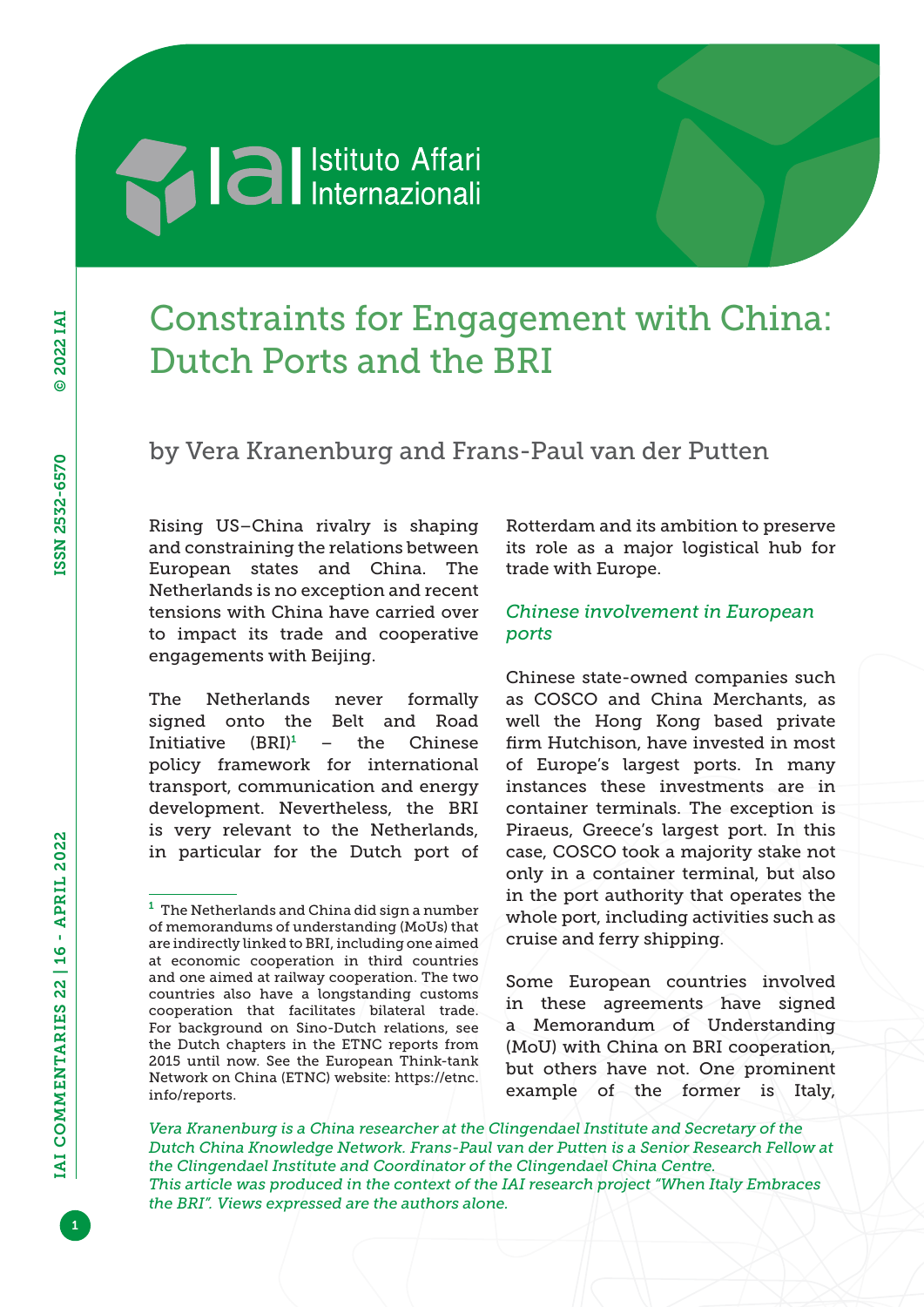whose government signed a MoU with China in 2019 that included cooperative agreements between two Italian ports (Genoa and Trieste) and Chinese entities. Yet, effective Chinese involvement in these Italian ports has remained limited.2 Moreover, there does not appear to be a strong distinction between the two ports that are linked to the MoU, and other ports – such as those of Venice or Ravenna – when it comes to cooperation with Chinese actors.

Over the past few years, the relevance of formal MoUs with China on the BRI has decreased in Europe. Indeed, many EU states are less willing to express support for the BRI given the mounting tensions with Beijing. Also, the EU regulatory framework has made it harder, or less attractive, for Chinese companies to invest in European infrastructure. Closer scrutiny of Chinese involvement in the port authorities of EU NATO members by the United States has also played an important role.

Against this backdrop, and not least given the significant governmental changes in Italy since 2019, it may not be surprising that the Sino-Italian MoU's impact on port cooperation has remained limited. Still, the Chinese government shows no signs of abandoning the BRI as a basic framework for its economic relations with other regions, including Europe. Whether or not European governments explicitly endorse the Chinese initiative

may not be of major significance, considering that an endorsement does not necessarily translate to action.

#### *Recent developments in Sino-Dutch relations*

In 2019, two months after the EU published its EU–China Strategic Outlook, the Dutch government presented its own China strategy: *The Netherlands-China: A new balance*. 3 The Dutch strategy document (referred to by the government as a "policy paper") stresses the importance of maintaining cooperative ties with China, but also the need for caution. The overall guideline is to be "open where we can, protective where we must", and to strive for reciprocity in the bilateral relationship.

This represented a clear shift in strategy.

The previous China strategy, published in 2013, emphasised the importance of attracting Chinese investments to the Netherlands. Six years later, Chinese investments in Europe had become a security issue. Thus the 2019 paper argues that "the question is no longer how the Netherlands can benefit from China's development […] now it is much more what China's rise means for our own place in Europe and in the world".<sup>4</sup>

 $<sup>4</sup>$  Ibid., p. 8.</sup>

<sup>2</sup> Francesca Ghiretti, "The Belt and Road Initiative in Italy: The Ports of Genoa and Trieste", in *IAI Papers*, No. 21|17 (April 2021), [https://www.iai.it/en/node/13270.](https://www.iai.it/en/node/13270)

<sup>3</sup> Dutch Ministry of Foreign Affairs, *Nederland-China: een nieuwe balans* (Netherlands and China: A New Balance), May 2019, [https://www.](https://www.tweedekamer.nl/kamerstukken/detail?id=2019Z09525&did=2019D19427) [tweedekamer.nl/kamerstukken/detail?id=2019](https://www.tweedekamer.nl/kamerstukken/detail?id=2019Z09525&did=2019D19427) [Z09525&did=2019D19427.](https://www.tweedekamer.nl/kamerstukken/detail?id=2019Z09525&did=2019D19427)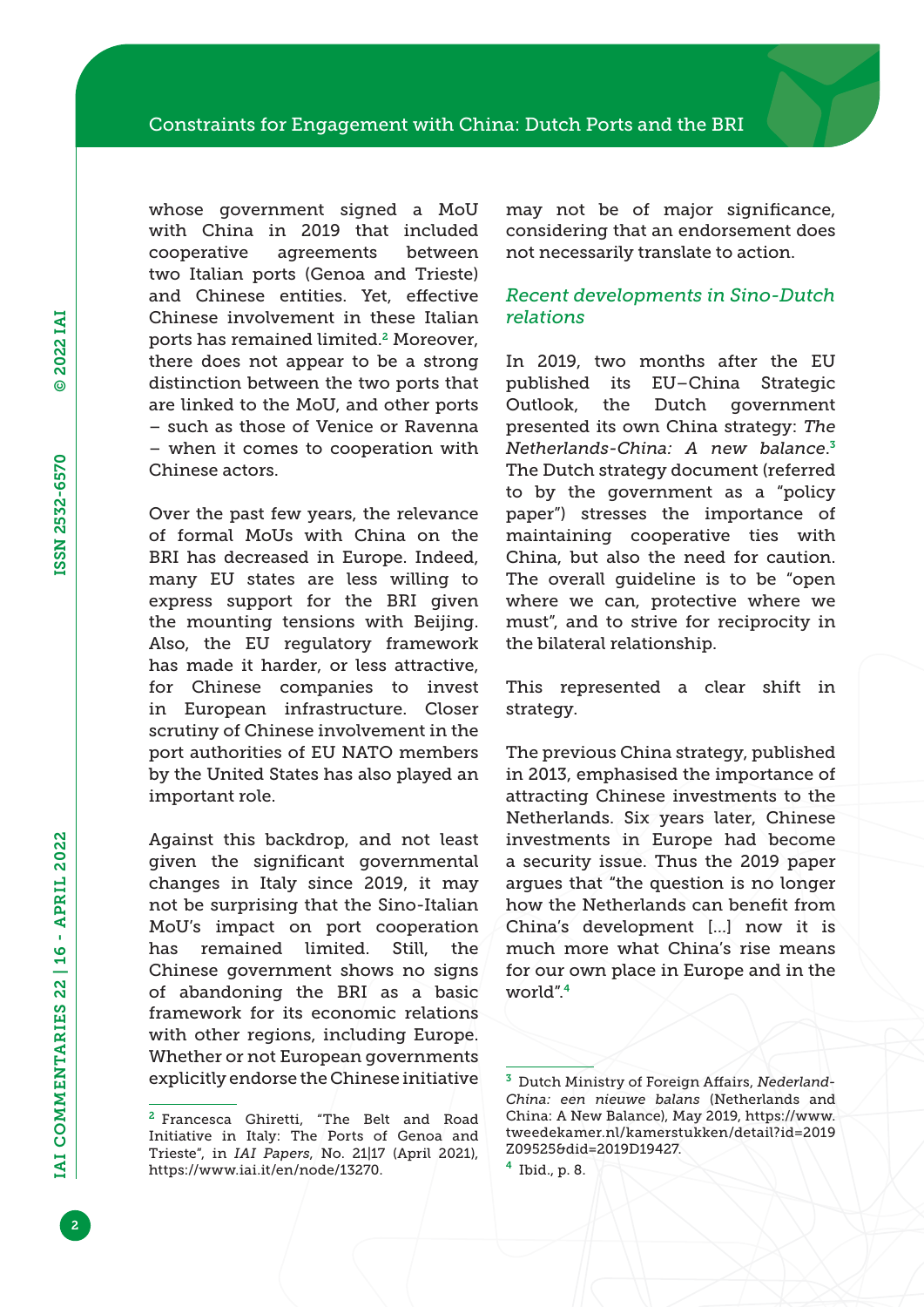Indeed, the Dutch government has become more active in shielding companies with advanced technologies from Chinese investors looking to acquire them. In April 2020, the government saved shipbuilding company Royal IHC from bankruptcy by making 400 million euro available, thereby preventing an alleged Chinese takeover attempt.<sup>5</sup> In June, the government invested 20 million euro in integrated photonics company Smart Photonics after "an Asian party" (widely presumed to be a Chinese firm) showed interest in acquiring it.<sup>6</sup>

Sino-Dutch relations suffered a setback in early 2021, after the Dutch parliament declared that the Chinese government's policy with regard to the Uyghur minority amounts to genocide and the European Union initiated sanctions against a number of Chinese officials for their alleged involvement in human rights violations. The Chinese government retaliated with sanctions against a Dutch parliamentarian who had played a major role in bringing about the genocide resolution. An EU body – the Political and Security Committee of the Council of the EU – in which a Dutch diplomat is involved was also targeted by Chinese sanctions.

#### *Geopolitics and the US factor*

Global geopolitics clearly have a major influence on Sino-Dutch relations. The Netherlands, like other European states, is affected by the competition and ongoing trade and technology "wars" between the US and China.

In May 2019, the Dutch high-tech company ASML, a manufacturer of machines that are used to produce semiconductors, applied to the Dutch Ministry of Foreign Affairs for an export license in order to sell its most advanced equipment to a customer in China (believed to be SMIC). ASML did not receive the export license. In January 2020, the Chinese ambassador to the Netherlands published a letter in the F*inancieele Dagblad*, a Dutch newspaper. In it he warned that the Sino-Dutch relationship was in danger if the Dutch government continued to block the export of EUV machines for political reasons.<sup>7</sup>

The US ambassador to the Netherlands responded by admitting that the US put pressure on the Dutch government to block the export. Reuters characterised US pressure as "an extensive campaign" and "high-level push", including pressure on Dutch prime minister

<sup>5</sup> Tom Kreling, "Nederlandse staat redt scheepsbouwer Royal IHC met honderden miljoenen", in *de Volkskrant*, 30 April 2020, [https://www.volkskrant.nl/economie/](https://www.volkskrant.nl/economie/nederlandse-staat-redt-scheepsbouwer-royal-ihc-met-honderden-miljoenen~b27ae10d) [nederlandse-staat-redt-scheepsbouwer-royal](https://www.volkskrant.nl/economie/nederlandse-staat-redt-scheepsbouwer-royal-ihc-met-honderden-miljoenen~b27ae10d)[ihc-met-honderden-miljoenen~b27ae10d](https://www.volkskrant.nl/economie/nederlandse-staat-redt-scheepsbouwer-royal-ihc-met-honderden-miljoenen~b27ae10d).

<sup>6</sup> Clingendael China Centre, "Technologische samenwerking met China", in *Clingendael Reports*, October 2021, p. 93, [https://www.](https://www.clingendael.org/node/13295) [clingendael.org/node/13295](https://www.clingendael.org/node/13295).

<sup>7</sup> Johan Leupen and Sandra Olsthoorn, "We zouden niet willen dat Nederland zwicht onder de politieke druk van de Amerikanen", in *Financieele Dagblad*, 15 January 2020, [https://](https://fd.nl/economie-politiek/1330711/we-zouden-niet-willen-dat-nederland-zwicht-onder-de-politieke-druk-van-de-amerikanen) [fd.nl/economie-politiek/1330711/we-zouden](https://fd.nl/economie-politiek/1330711/we-zouden-niet-willen-dat-nederland-zwicht-onder-de-politieke-druk-van-de-amerikanen)[niet-willen-dat-nederland-zwicht-onder-de](https://fd.nl/economie-politiek/1330711/we-zouden-niet-willen-dat-nederland-zwicht-onder-de-politieke-druk-van-de-amerikanen)[politieke-druk-van-de-amerikanen;](https://fd.nl/economie-politiek/1330711/we-zouden-niet-willen-dat-nederland-zwicht-onder-de-politieke-druk-van-de-amerikanen) China's Embassy in the Netherlands, *Spokesperson of the Chinese Embassy Speaks on the Remarks of US Ambassador Pressing the Dutch Government to Block the EUV Machine Exportation to China*, 18 January 2020, [http://nl.china-embassy.org/](http://nl.china-embassy.org/eng/xwdt/202001/t20200118_2656907.htm) [eng/xwdt/202001/t20200118\\_2656907.htm.](http://nl.china-embassy.org/eng/xwdt/202001/t20200118_2656907.htm)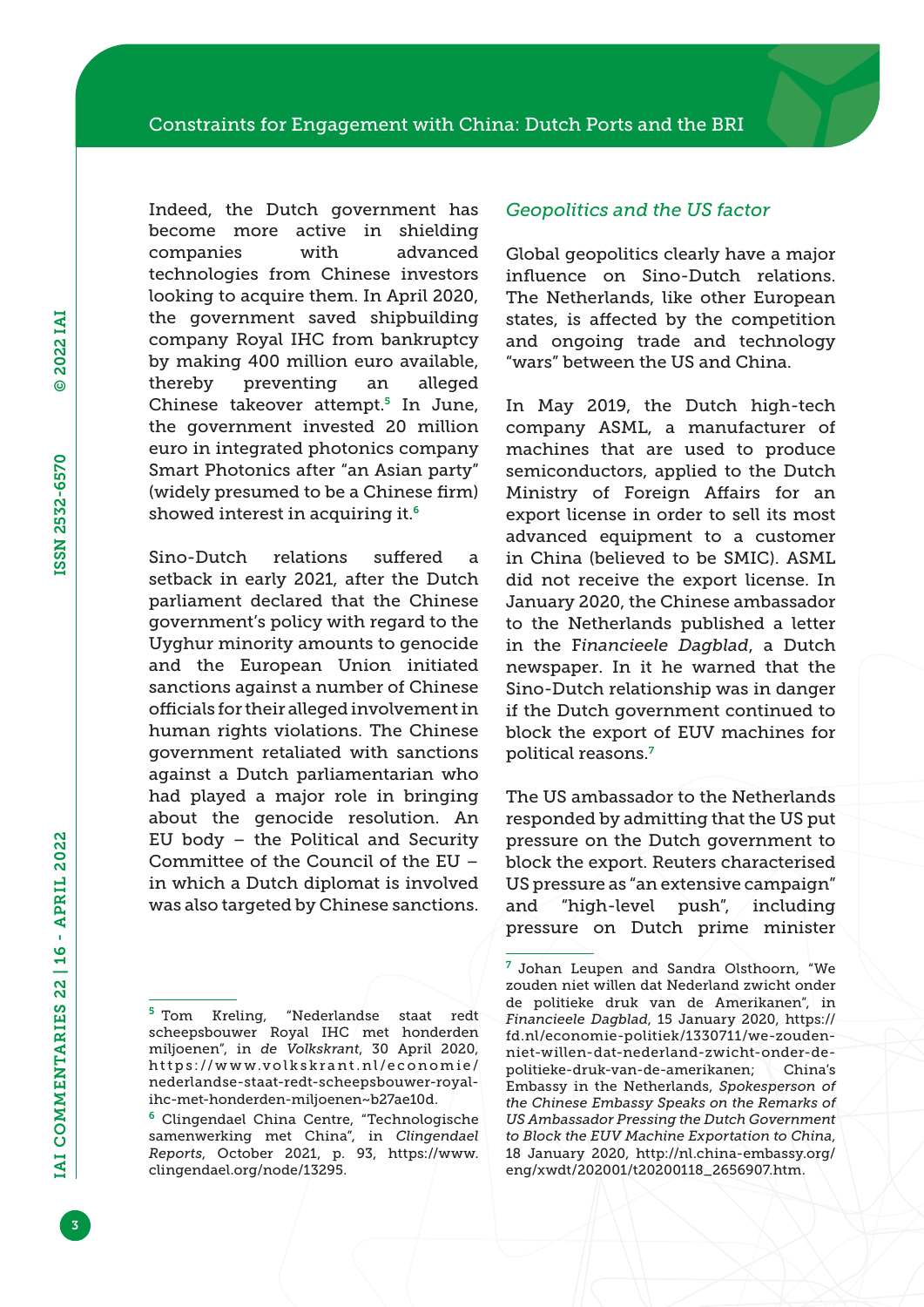#### Mark Rutte himself.<sup>8</sup>

ASML is the only company in the world with the technological capability to manufacture extreme ultraviolet (EUV) machines, which represent the newest generation in semiconductor manufacturing equipment. Blocking the export of EUV machines to China effectively slows down the technological progress of the Chinese chip industry. In November 2020, NRC, another Dutch newspaper, reported that if the Dutch government granted an export licence for EUV machines destined for China, the US government would block the sale by invoking the *de minimis* rule, given that the equipment includes US technology.<sup>9</sup>

#### *The port of Rotterdam and China's BRI*

The main link between the Netherlands and the BRI is the port of Rotterdam. As the largest European port, and a critical link in Sino-German trade, Rotterdam plays a prominent role in relations between China and Europe. For China, Germany is its main trade partner in the EU, and the EU as a whole is a major market for Chinese exports and a source for European technology. Further BRIrelated elements in the Netherlands include other transport infrastructure, such as Amsterdam's Schiphol Airport,

and various long-distance train services between Dutch and Chinese cities. Compared to much of the rest of the world, transport infrastructure and logistics play a larger role than energy and communication infrastructure for the BRI in the Netherlands and in Europe.

Still, due to the increasing importance of advanced technology in any economic domain, the distinction between logistics and communication is becoming smaller. For instance, port-related logistics are becoming more and more dependent on data flows that comprise all related actors, including shipping and inland transport companies as well as other ports. In 2019, Portbase, a Dutch entity responsible for such data exchanges in the Netherlands, signed a cooperation agreement with its Chinese counterpart Logink.10 Although this is not formally part of the BRI, the practical implication is that the Dutch and Chinese port sectors maintain closer operational ties.

For the Dutch government, cooperation with China is important to ensure that significant trade volumes continue to flow through the Netherlands. China, via the state-owned company COSCO which manages the Piraeus port in Greece, has demonstrated that it is able to deliver on directing trade towards a particular European port. With the help of China, Piraeus grew to become Europe's fifth-largest

<sup>8</sup> Alexandra Alper, Toby Sterling and Stephen Nellis, "Trump Administration Pressed Dutch Hard to Cancel China Chip-Equipment Sale: Sources", in *Reuters*, 6 January 2020, [https://](https://reut.rs/2MZiMHj) [reut.rs/2MZiMHj.](https://reut.rs/2MZiMHj)

<sup>&</sup>lt;sup>9</sup> Marc Hijink, "VS hebben 'noodplan' klaar liggen voor ASML's EUV-machine", in *NRC*, 12 November 2020, [https://www.nrc.nl/](https://www.nrc.nl/nieuws/2020/11/12/vs-hebben-juridisch-noodplan-klaar-liggen-voor-asml-a4019897) [nieuws/2020/11/12/vs-hebben-juridisch](https://www.nrc.nl/nieuws/2020/11/12/vs-hebben-juridisch-noodplan-klaar-liggen-voor-asml-a4019897)[noodplan-klaar-liggen-voor-asml-a4019897](https://www.nrc.nl/nieuws/2020/11/12/vs-hebben-juridisch-noodplan-klaar-liggen-voor-asml-a4019897).

<sup>10</sup> Portbase, *Cooperation Agreement between Portbase and LOGINK*, 11 November 2019, [https://www.portbase.com/en/?p=26740.](https://www.portbase.com/en/?p=26740)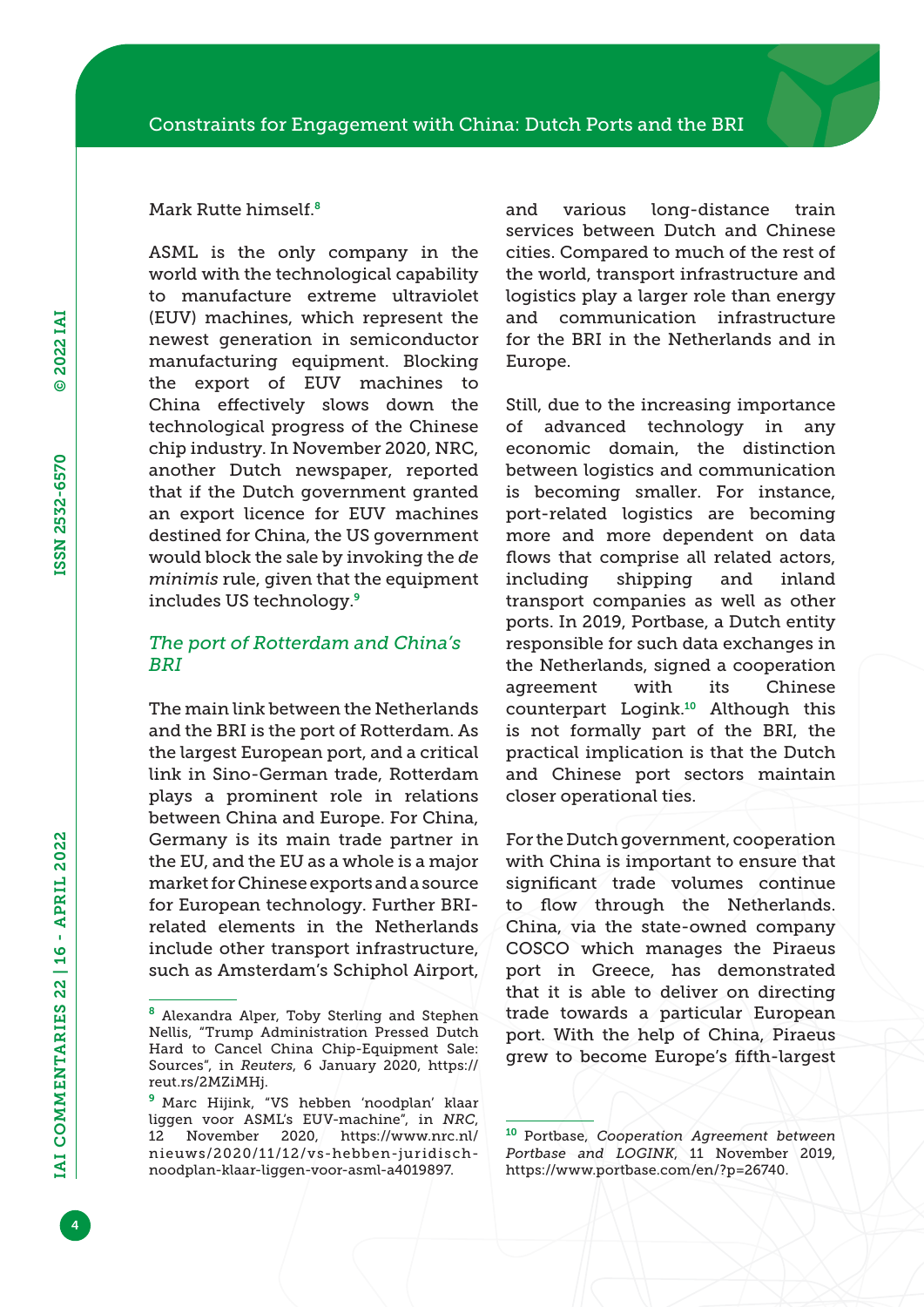port.11 By leveraging China's role as the world's largest trading nation and closely partnering with China's leading container shipping companies and terminal operators, the Chinese government can exert some degree of influence on the geographic pattern of Sino-European trade.<sup>12</sup>

However, the risk for the Netherlands is that such cooperation can lead to onesided strategic dependence on China. Trade between Germany and China is already of major economic importance for the Netherlands, but so far this is still a rather balanced form of dependence, as China benefits from the Dutch role as a maritime logistical hub. What is of great relevance for the Netherlands, in the long run, is that China is involved in and expanding alternative trade routes to connect with Germany. These activities include investments in Belgian, German and Mediterranean seaports, as well as in Duisburg as the main hub that links train traffic from China with West-European seaports and with the German economy.

For the Netherlands, working with China and Chinese companies is a way to try to maintain the status quo in terms of trade flows – a situation that is highly favourable to the Dutch economy. Close port-related cooperation with China means the Chinese government is probably less likely to use its influence to make trade flows circumvent the Netherlands. Even so, the Chinese government might still try to help ports in other countries improve their relative position compared to Rotterdam.

Chinese companies are already able to exert a degree of influence on trade flows. Increasing this ability makes them less dependent on Rotterdam and enables them to maintain leverage within their transactions with Dutch counterparts. This approach does not depend on China's relations with any single country, or whether BRI MoUs are involved. Moreover, China is not the only factor that will determine the future of the Netherlands as a maritime logistical hub, but engagement with China is likely to contribute to the Dutch position as a major hub.

Recent developments have made it more complicated for the Dutch government and Dutch companies to engage with China. Like the EU as a whole, the Netherlands is increasingly wary of China's international influence. Moreover, the ASML case highlights that Sino-Dutch relations face some amount of pressure from the United States. Despite the fact that the Dutch and Chinese government never signed an overarching MoU on the BRI, China's signature trade and investment plan remains highly relevant for the Netherlands' goal of consolidating itself as Europe's largest port and a logistics hub for Chinese trade with northern Europe.

As the Netherlands seeks to balance the containment of Chinese influence with its objective of retaining a central

<sup>11</sup> Port Technology International Team, "Top 5 Ports in Europe 2021", in *Global Trade Magazine*, 21 March 2022, [https://www.globaltrademag.](https://www.globaltrademag.com/top-5-ports-in-europe-2021) [com/top-5-ports-in-europe-2021](https://www.globaltrademag.com/top-5-ports-in-europe-2021).

<sup>&</sup>lt;sup>12</sup> Frans-Paul van der Putten, "European Seaports and Chinese Strategic Influence", in *Clingendael Report*s, December 2019, [https://](https://www.clingendael.org/node/10960) [www.clingendael.org/node/10960.](https://www.clingendael.org/node/10960)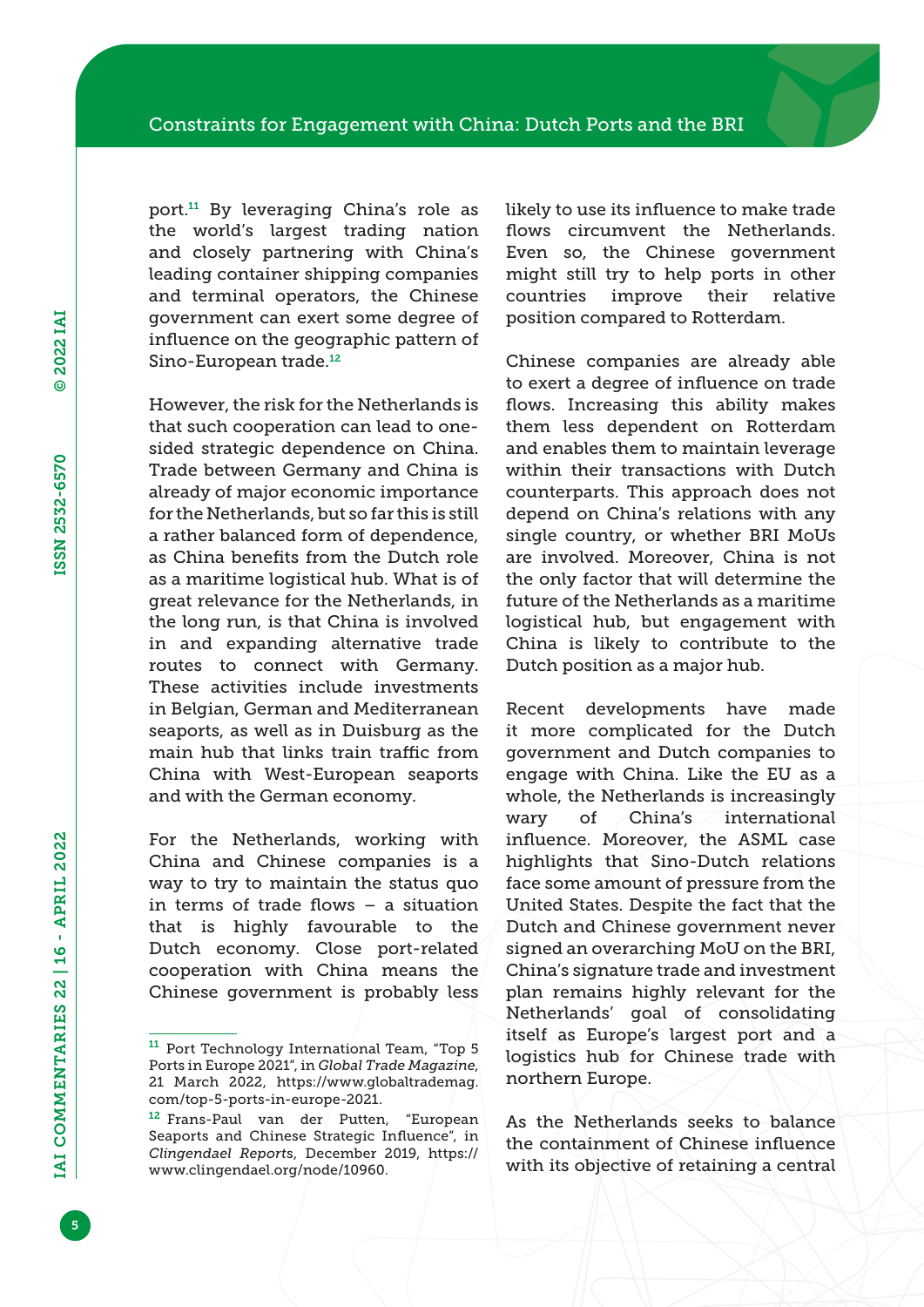role in international trade flows, the Government's room to manoeuvre is quickly decreasing. The Netherlands will need to increase port cooperation within the EU and continue some form of engagement with China in order to maintain its position in the future.

*5 April 2022*